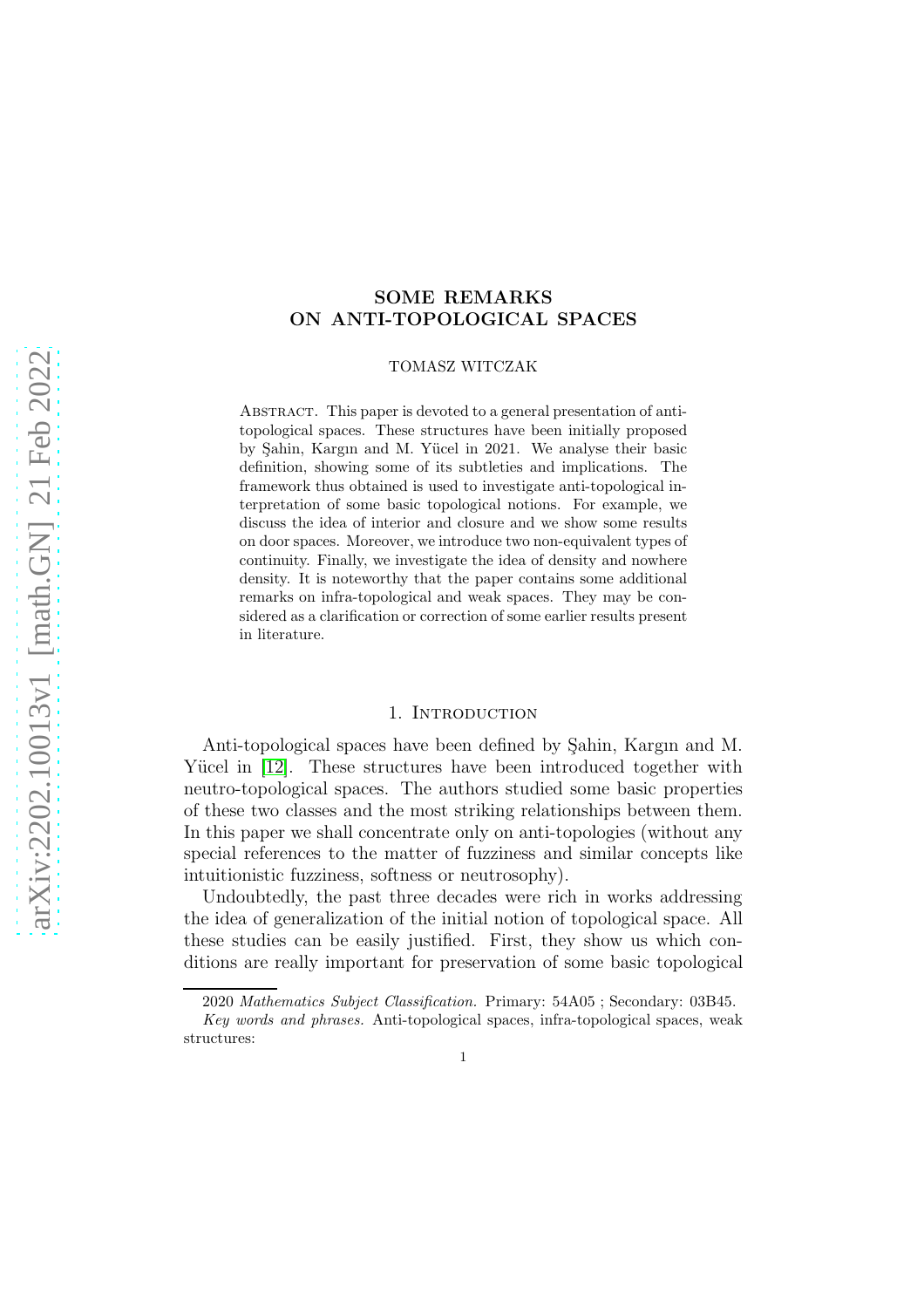properties (and which are superflous). Second, they provoke some kind of discussion on the mathematical, logical and philosophical meaning of some of the terms used in topology (like openness, closeness, interior, closure, density, nowhere density etc.). This is because some of these objects, operations and properties behave in an untypical way when they are applied to various generalized structures. For example, the interior of a set need not to be open (and the closure of empty set need not to be empty). Third, this line of research is helpful when it comes to classification of numerous types of sets and their families.

Generalization of the notion of topology relies on the assumption that we can remove some of the conditions which constitute the family of open sets. For example, we can give up the assumption of closure under arbitrary unions (to obtain  $\inf$ ra-topologies<sup>[1](#page-1-0)</sup>, see [\[9\]](#page-13-1), [\[10\]](#page-13-2) and [\[5\]](#page-12-0)) or finite intersections (to get supra-topologies, see [\[4\]](#page-12-1) and [\[7\]](#page-12-2)). We may drop both these restrictions and this step gives us minimal structures (see [\[11\]](#page-13-3)). If the only requirement is openness of empty set, then we have weak structures (see [\[8\]](#page-13-4)). Finally, we may turn our attention to generalized weak structures which are arbitary families of subsets (see  $[1]$  and  $[6]$ ).

However, generalization is not the only possible modification. In this paper we want to think over the idea of anti-topological space. All the spaces mentioned above are connected with the concept of closure under certain operations or with the assumption that some distinguished sets (like empty set or the whole universe) necessarily belong to our family. Anti-topological strategy reverses this approach (at least in some sense). What is constitutive for anti-topology, is the fact that intersections and unions of elements of the family in question, are beyond (anti-)topology. Again, we can ask what does it mean for some of the basic notions mentioned earlier (like openness or density)? In this paper we give some answers and additional suggestions.

# 2. BASIC NOTIONS

In general, the very basic definition of anti-topological space is taken from [\[12\]](#page-13-0). However, we would like to discuss some issues which were not covered by the authors. Moreover, we would like to expand their initial research in a significant way.

<span id="page-1-0"></span><sup>&</sup>lt;sup>1</sup>Császár named them *quasi-topologies*.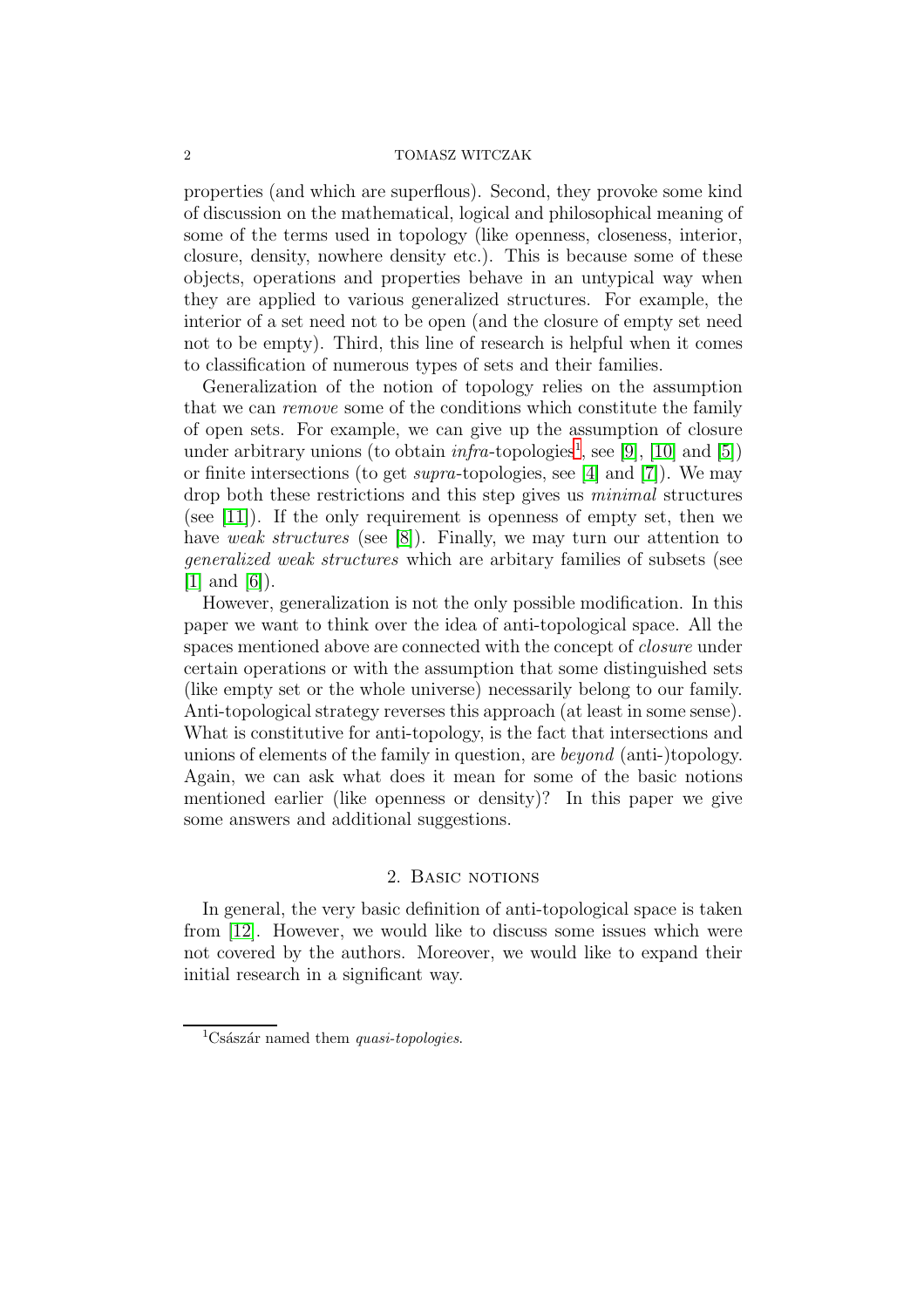<span id="page-2-1"></span>**Definition 2.1.** Let X be a non-empty universe and  $\mathcal{T}$  be a collection of subsets of X. We say that  $(X, \mathcal{T})$  is an anti-topological space if the following conditions are satisfied:

- $(1)$   $\emptyset, X \notin \mathcal{T}$ .
- (2) For any  $n \in \mathbb{N}$ , if  $A_1, A_2, ..., A_n \in \mathcal{T}$ , then  $\bigcap_{i=1}^n A_i \notin \mathcal{T}$  (with the assumption that the sets in question are not all identical, i.e. the intersection is non-trivial)<sup>[2](#page-2-0)</sup>.
- (3) For any collection  $\{A_i\}_{i\in J\neq\emptyset}$  such that  $A_i \in \mathcal{T}$  for each  $i \in J$ ,  $\bigcup_{i\in J} A_i \notin \mathcal{T}$  (with the assumption that the sets in question are not all identical, i.e. the union is non-trivial).

We call the elements of  $\mathcal T$  anti-open sets, while their complements are anti-closed sets. The set of all anti-closed sets (with respect to a given anti-topology) will be denoted by  $\mathcal{T}_{Cl}$ . We say that every antitopology is anti-closed under finite intersections and arbitrary unions (this refers respectively to Cond. (2) and Cond. (3) from the definition above). Attention: we assume that the property of being anti-closed refers only to non-trivial intersections or unions. We will use the notion of non-trivial family to speak about those families of sets which contain at least two (different) sets.

Each anti-topology is connected with some associated space: the one which contains empty set, the whole universe, all the finite intersections and all arbitrary unions. Clearly, this space is a topological one. Moreover,  $\mathcal T$  is always contained in  $\tau$ .

<span id="page-2-2"></span>Example 2.2. Let us list down some examples of anti-topological spaces. The first one is taken from [\[12\]](#page-13-0), the rest is our own invention.

- (1) Let  $X = \{1, 2, 3, 4\}$  and  $\mathcal{T} = \{\{1, 2\}, \{2, 3\}, \{3, 4\}\}\$ . Clearly, the only possible intersections are  $\{1,2\} \cap \{2,3\} = \{2\} \notin \mathcal{T}$ ,  ${1, 2} \cap {3, 4} = \emptyset \notin \mathcal{T}$  and  ${2, 3} \cap {3, 4} = {3} \notin \mathcal{T}$ . As for the unions, these are  $\{1,2\}\cup\{2,3\} = \{1,2,3\} \notin \mathcal{T}, \{1,2\}\cup\{3,4\} =$  ${1, 2, 3, 4} = X \notin \mathcal{T}$  and  ${2, 3} \cup {3, 4} = {2, 3, 4} \notin \mathcal{T}$ .
	- We have  $\mathcal{T}_{Cl} = \{\{1, 2\}, \{1, 4\}, \{3, 4\}\}\$ . Note that  $\{1, 2\}$  and {3, 4} are both anti-open and anti-closed.

As for the associated space, it is

- $\tau_{\mathcal{T}} = \{\emptyset, X, \{1, 2\}, \{2, 3\}, \{3, 4\}, \{2\}, \{3\}, \{1, 2, 3\}, \{2, 3, 4\}\}.$
- (2) Let  $X = \{1, 2\}$  and  $\mathcal{T} = \{\{1\}, \{2\}\} = \mathcal{T}_{Cl}$ . Clearly,  $\{1\} \cap \{2\} =$  $\emptyset \notin \mathcal{T}$  and  $\{1\} \cup \{2\} = X \notin \mathcal{T}$ .

<span id="page-2-0"></span> $2$ This assumption was not mentioned by the authors in their original paper. However, its necessity is clear.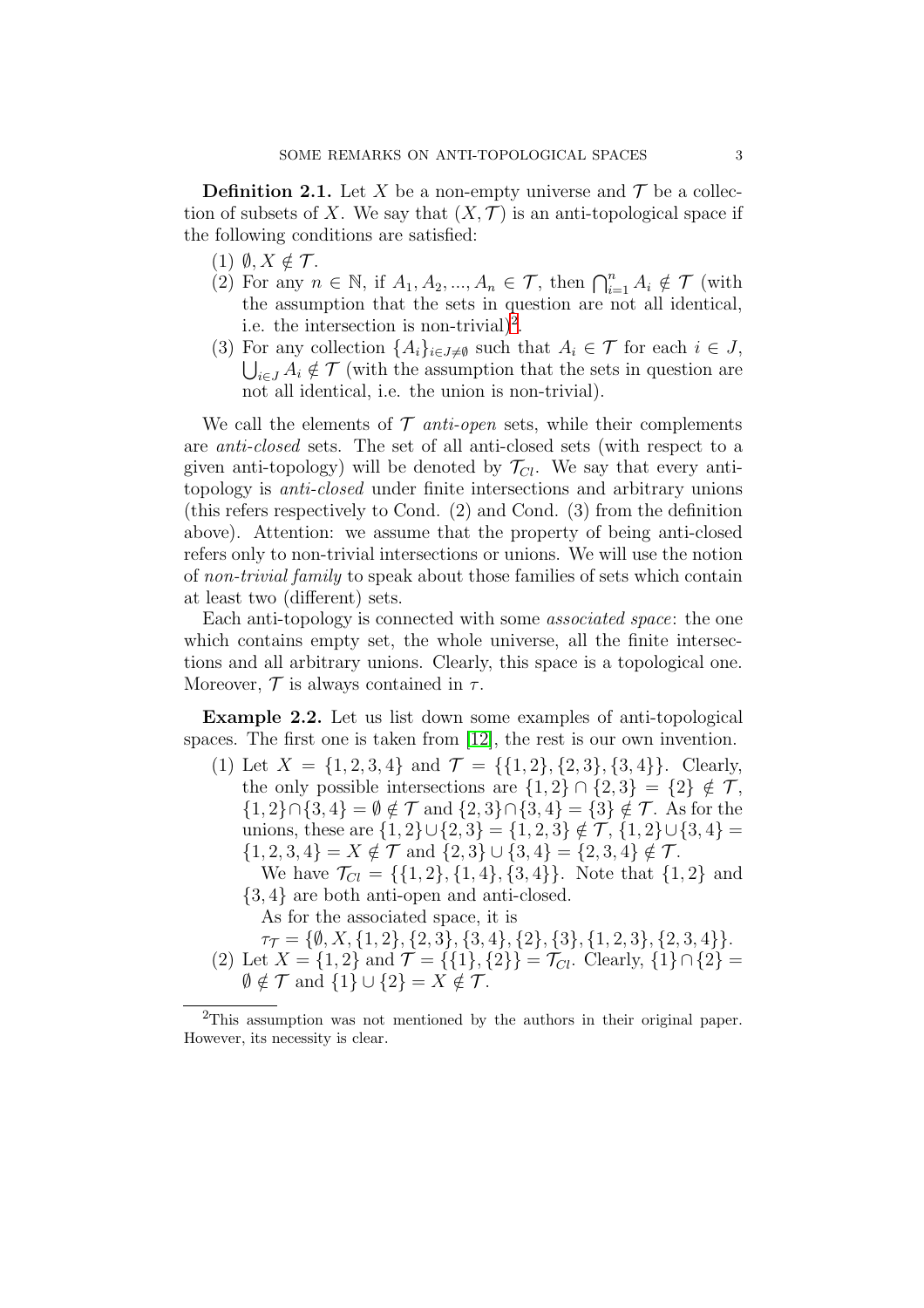(3) Let  $X = \{a, b, c, d, e\}$  and  $\mathcal{T} = \{\{a, b\}, \{c, d\}, \{e\}\}\$ . Then  $\mathcal{T}$ is an anti-topology on  $X$ . Note that each intersection of nonidentical elements of this family is empty. As for the  $\mathcal{T}_{Cl}$ , it is  $\{\{c, d, e\}, \{a, b, e\}, \{a, b, c, d\}\}.$ 

The associated space is  $\tau_{\mathcal{T}} = \{\emptyset, X, \{a, b\}, \{c, d\}, \{e\}, \{a, b, c, d\},\}$  $\{a, b, e\}, \{c, d, e\}\}.$ 

- (4) Let  $X = \mathbb{N}^+$  and assume that  $\mathcal{T}_k$  consists only of these finite subsets of X which have cardinality  $k$ , where  $k$  is a fixed positive natural number. Now, if  $A, B \in \mathcal{T}_k$  and  $A \neq B$ , then their union has cardinality  $m > k$  and their intersection has cardinality  $n < k$ . Clearly,  $\emptyset \notin \mathcal{T}_k$  and  $X = \mathbb{N} \notin \mathcal{T}_k$ . Of course we may replace  $\mathbb{N}^+$  with  $\mathbb{N}$ .
- (5) Let  $X = \mathbb{N}^+$  and  $\mathcal{T} = \{\{1\}, \{2\}, \{3\}, \{4\}, \ldots\} = \{\{n\}, n \in \mathbb{N}^+\}.$ This is a special case of  $\mathcal{T}_k$  defined above (for  $k = 1$ ).
- (6) Let X be arbitrary and  $\mathcal{T} = \{\{x\}, x \in X\}$ . This is just a collection of all singletons of the elements of an arbitrary universe.
- (7) Let  $X = \mathbb{R}$  and assume that  $\mathcal{T}_y$  consists only of these closed intervals which have length  $y$ , where  $y$  is a fixed positive real number. Now, if  $A, B \in \mathcal{T}_y$  and  $A \neq B$ , then their union has length  $z > y$  (moreover, it is possible that it is not an interval at all) and their intersection has length  $w < y$  (moreover, it can be empty or consist of one point). Clearly,  $\emptyset$  and  $X = \mathbb{R}$  do not belong to  $\mathcal{T}_y$ .
- (8) Let  $\overline{X} = \mathbb{R}^2$  with usual Euclidean metric. Assume that  $\mathcal{T}_r$ consists of all these closed balls which have radius  $r$ , where  $r$  is some fixed positive real number. Any union of such balls has radius bigger than  $r$  (or is not a ball at all). Any intersection has radius smaller than  $r$  (or is not a ball at all).
- (9) Let  $X = \mathbb{N}^+$  and  $\mathcal{T} = \{\{1, 2\}, \{2, 3\}, \{3, 4\}, \{4, 5\}, ...\} = \{\{n, n+1\}^+$  $1\}, n \in \mathbb{N}^+\}.$
- (10) Let  $X = \mathbb{R}$  and  $\mathcal{T} = \{\mathbb{R}^-, \mathbb{R}^+\}$ . Clearly,  $\mathbb{R}^- \cap \mathbb{R}^+ = \emptyset \notin \mathcal{T}$  and  $\mathbb{R}^- \cup \mathbb{R}^+ = \mathbb{R} \setminus \{0\} \notin \mathcal{T}.$
- (11) Let X be arbitrary and  $\emptyset \neq A \subseteq X$ . Then we may define antitopology  $\mathcal{T} = \{A, X \setminus A\}.$

We would like to point out some properties which are simple but maybe not visible at first glance.

**Lemma 2.3.** Assume that  $(X, \mathcal{T})$  is an anti-topological space,  $B \in$  $\mathcal{T}$  and  $A \subseteq B$ . Then  $A \notin \mathcal{T}$ .

*Proof.* If  $A \subseteq B$  then  $A = A \cap B$  and  $A \cap B \notin \mathcal{T}$ .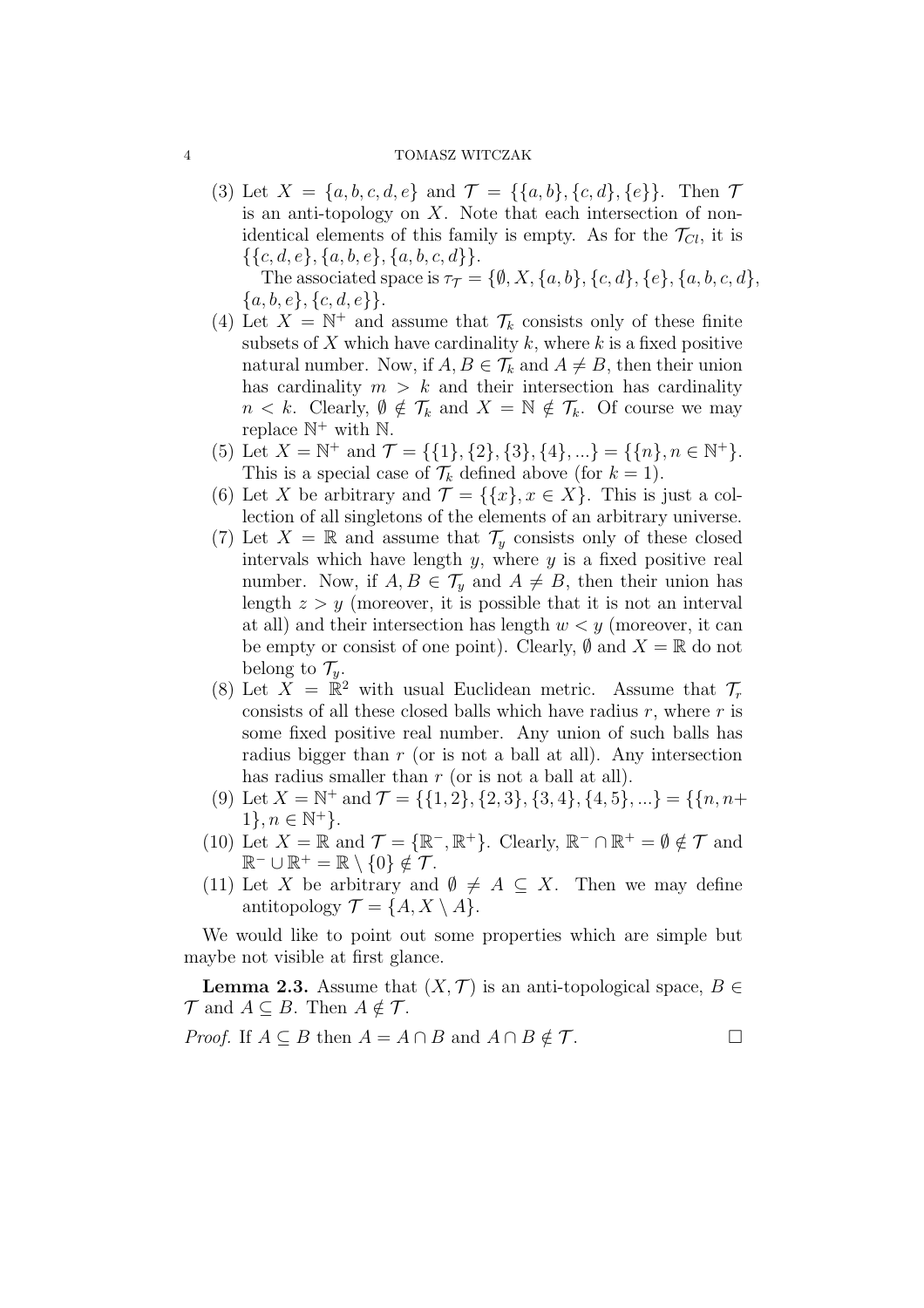**Lemma 2.4.** Assume that X is a non-empty universe and  $\mathcal{U}$  is a family of subsets of  $X$  that is anti-closed under finite intersections. Then it is anti-closed under arbitrary intersections.

*Proof.* Assume that there exists certain family  $\{A_i\}_{i\in J\neq\emptyset}$  such that  $|J| \geq \aleph_0$ , for any  $i \in J$ ,  $A_i \in \mathcal{U}$  and  $A = \bigcap_{i \in J} A_i \in \mathcal{U}$ . Then take  $A_k \neq A$  for some  $k \in J$ . Now we may write that  $A_k \cap A = A$ . This is binary intersection, hence  $A \notin \mathcal{U}$ . Contradiction.

Clearly, the lemma above applies to anti-topologies too. Moreover, we can show that Cond. (2) and (3) from Def. [2.1](#page-2-1) are equivalent.

**Lemma 2.5.** Let X be a non-empty universe. Let  $\mathcal{U}$  be a family of subsets of X which is anti-closed under finite intersections. Then it is anti-closed under arbitrary unions.

*Proof.* Assume that there exists some non-trivial family  $\{A_i\}_{i\in J\neq\emptyset}$  such that for any  $i \in J$ ,  $A_i \in \mathcal{U}$  and  $A = \bigcup_{i \in J} A_i \in \mathcal{U}$ . Then take  $A_k \neq A$ for some  $k \in J$ . Then  $A_k \cap A \notin \mathcal{U}$ . However,  $A_k \cap A = A_k$  and we assumed that  $A_k \in \mathcal{U}$  (just like any other element of  $\{A_i\}$ ). This is contradiction.

**Lemma 2.6.** Let X be a non-empty universe. Let  $\mathcal{U}$  be a family of subsets of X which is anti-closed under arbitrary unions. Then it is anti-closed under finite intersections.

*Proof.* Assume that there are two different subsets of  $X$ , namely  $A$  and B, such that  $A, B \in \mathcal{U}$  and  $A \cap B \in \mathcal{U}$ . Then consider  $A \cup (A \cap B) = A$ . By virtue of anti-closure under unions,  $A \notin \mathcal{U}$ . This is contradiction. Note that it was enough to assume anti-closure under finite unions.  $\Box$ 

We can check some properties of anti-closed sets.

**Lemma 2.7.** Assume that  $(X, \mathcal{T})$  is an anti-topological space and  $A, B \in \mathcal{T}_{Cl}$ . Suppose that  $A \neq B$ . Then  $A \cap B \notin \mathcal{T}_{Cl}$ .

*Proof.* If  $A, B \in \mathcal{T}_{Cl}$ , then  $-A, -B \in \mathcal{T}$ . Assume that  $A \cap B \in \mathcal{T}_{Cl}$ . Then  $-(A \cap B) \in \mathcal{T}$ . But then  $-A \cup -B \in \mathcal{T}$  and this is contradiction.  $\Box$ 

**Lemma 2.8.** Assume that  $(X, \mathcal{T})$  is an anti-topological space and  ${A_i}_{i \in J} \subseteq \mathcal{T}_{Cl}$ . Then  $\bigcup_{i \in J} A_i \notin \mathcal{T}_{Cl}$ .

*Proof.* Assume that  $\bigcup_{i \in J} A_i \in \mathcal{T}_{Cl}$ . Then  $-\bigcup_{i \in J} A_i \in \mathcal{T}$ . Hence (by virtue of De Morgan's laws)  $\bigcap_{i\in J}(-A_i)\in\mathcal{T}$ . But for any  $i\in J$ ,  $A_i\in\mathcal{T}$ , hence their intersection should be beyond  $\mathcal T$ . This is contradiction.  $\Box$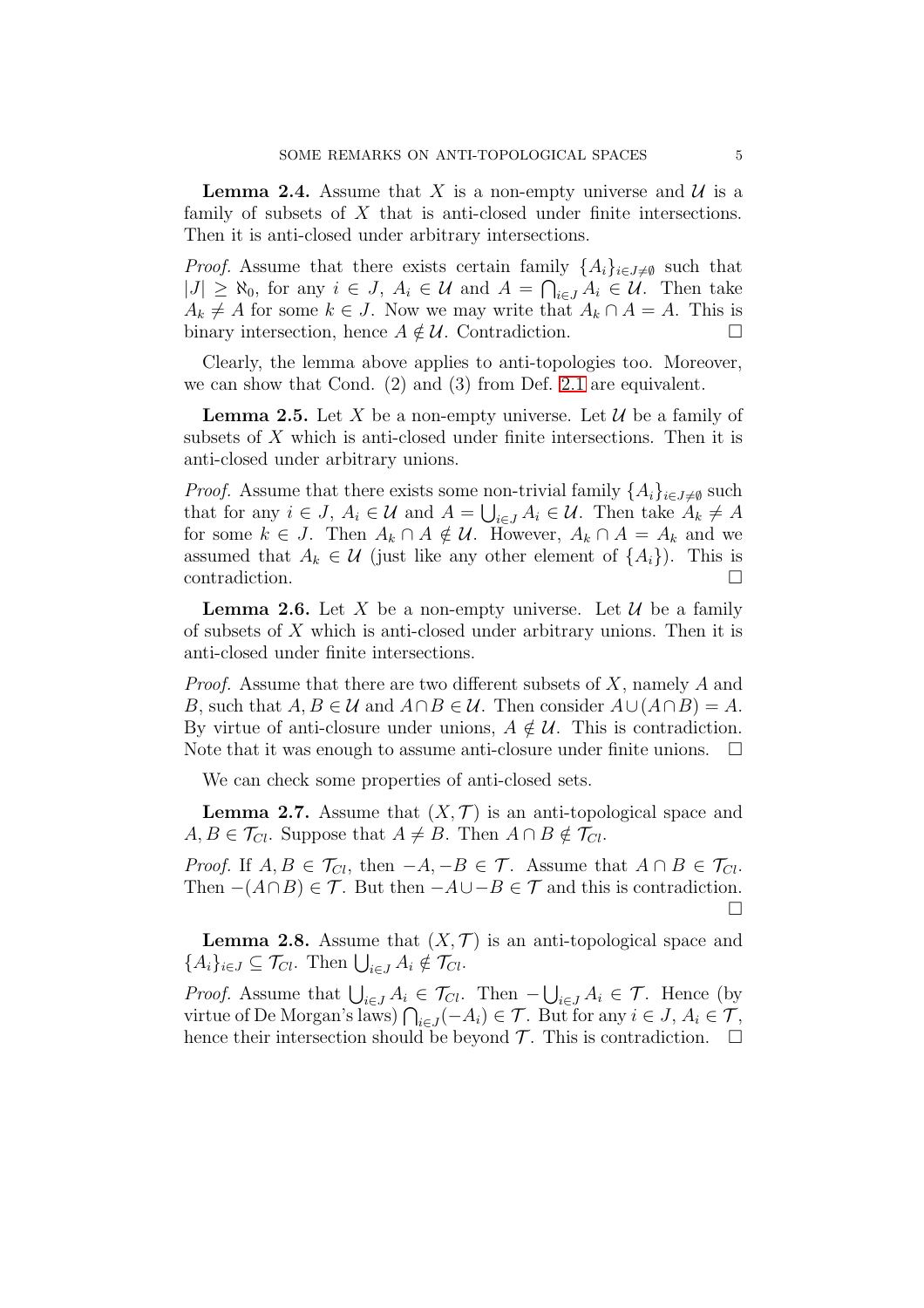# 3. Anti-interior and anti-closure

In this section we define anti-interior and anti-closure of a set in anti-topological space.

**Definition 3.1.** Assume that  $(X, \mathcal{T})$  is an anti-topological space and  $A \subseteq X$ . Then we define anti-interior of A (that is,  $aInt(A)$ ) and its anti-closure (namely,  $aCl(A)$ ) as follows:

- (1)  $aInt(A) = \bigcup \{U; U \subseteq A \text{ and } U \in \mathcal{T}\}.$
- (2)  $aCl(A) = \bigcup \{F; A \subseteq F \text{ and } F \in \mathcal{T}_{Cl}\}.$

<span id="page-5-1"></span>Example 3.2. Some examples of anti-interior and anti-closure are presented below:

- (1) Let  $(X, \mathcal{T})$  be like in Example [2.2](#page-2-2) (1). Consider  $A = \{1, 2, 3\}.$ Then  $alnt(A) = \{1,2\} \cup \{2,3\} = A \notin \mathcal{T}$ . As we can see, anti-interior may not be anti-open. Now  $aCl(A) = \bigcap \emptyset = X$ .
- (2) Let  $(X, \mathcal{T})$  be like in Example [2.2](#page-2-2) (3). Consider  $A = \{a, b, c\}$ . Now  $aInt(A) = \{a, b\}$  and  $aCl(A) = \{a, b, c, d\}.$
- (3) Let  $(X, \mathcal{T})$  be like in Example [2.2](#page-2-2) (4). Note that for any  $A \subseteq \mathcal{N}$ such that  $|A| \geq k \in \mathbb{N}^+$ , the following holds:  $aInt(A) = A$ . This is because A is of the form  $\{a_1, a_2, ..., a_n\}, n > k$ . Hence, it can be presented as a union of all its subsets of cardinality k. For example, if  $k = 2$  and  $A = \{10, 12, 20\}$ , then  $aInt(A) =$  $\{10, 12\} \cup \{10, 20\} \cup \{12, 20\} = A.$

We may easily predict some of the basic properties of anti-interior and anti-closure.

<span id="page-5-0"></span>**Theorem 3.3.** Let  $(X, \mathcal{T})$  be an anti-topological space. Let  $A \subseteq X$ . Then the following statements are true:

- $(1)$   $aInt(A) \subseteq A$ .
- (2) If  $A \in \mathcal{T}$ , then  $aInt(A) = A$ .
- (3) If  $A \subseteq B$ , then  $aInt(A) \subseteq aInt(B)$ .
- (4)  $aInt(aInt(A)) = aInt(A)$ .
- (5)  $A \subseteq aCl(A)$ .
- (6) If  $-A \in \mathcal{T}$ , then  $aCl(A) = A$ .
- (7) If  $A \subseteq B$ , then  $aCl(A) \subseteq aCl(B)$ .
- (8)  $aCl(aCl(A)) = aCl(A)$ .
- (9)  $-alInt(A) = aCl(-A)$ .
- (10)  $aInt(-A) = -aCl(A)$ .
- (11)  $x \in alnt(A)$  if and only if there is  $U \in \mathcal{T}$  such that  $x \in U \subseteq A$ .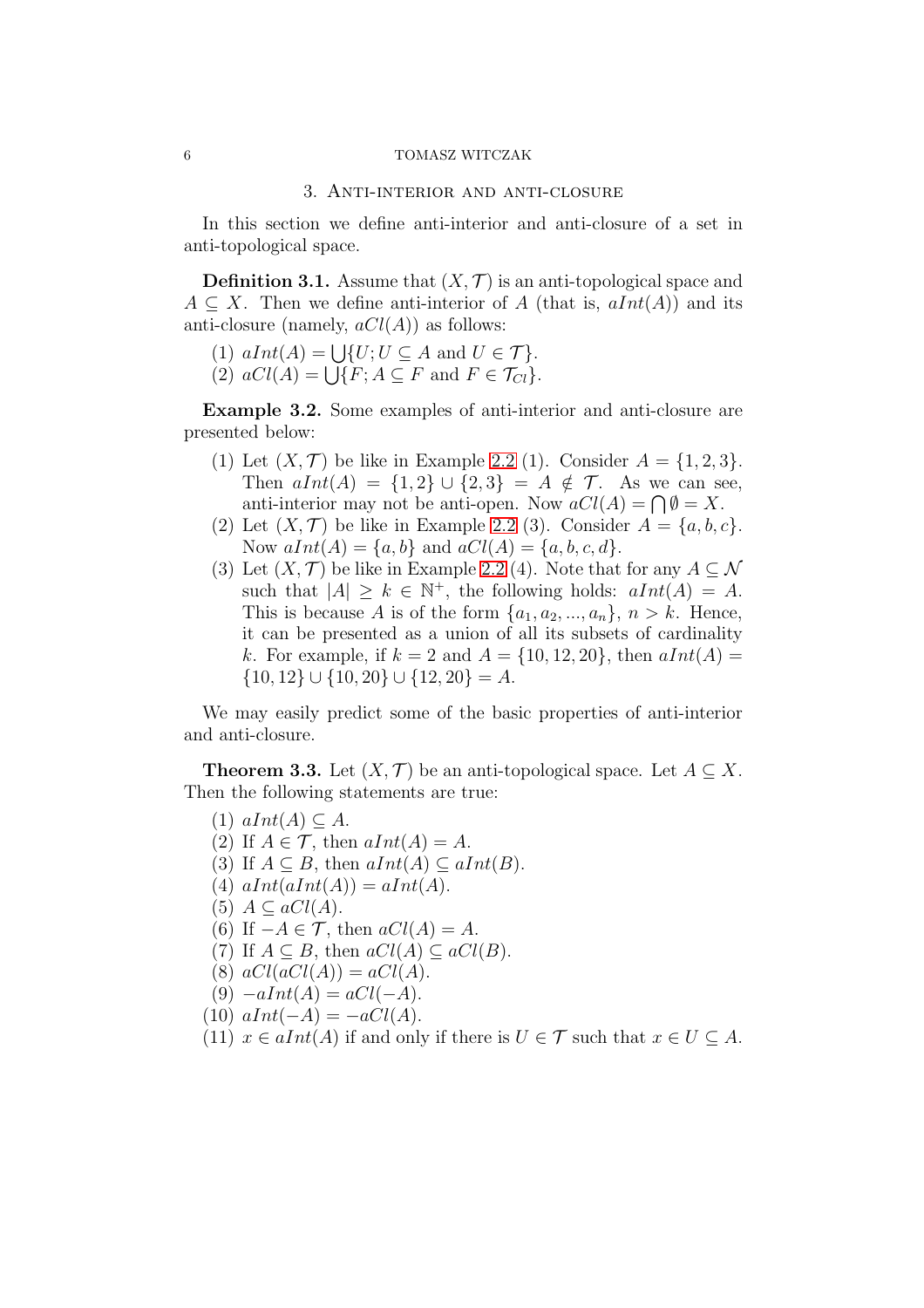(12)  $x \in aCl(A)$  if and only if  $U \cap A \neq \emptyset$  for any  $U \in \mathcal{T}$  such that  $x \in U$ .

Proof. All these properties are true in any generalized weak structure (see [\[1\]](#page-12-3) and [\[6\]](#page-12-4)). It means that they are true for any  $\mathfrak{g} \subset P(X)$ . Hence, they are true in anti-topological framework too. The only important thing is to define interior and closure in a standard manner.

<span id="page-6-0"></span>**Lemma 3.4.** Assume that  $(X, \mathcal{T})$  is an anti-topological space. Then  $aInt(A \cap B) \subseteq aInt(A) \cap aInt(B).$ 

*Proof.* Let  $A, B \subseteq X$ . Now  $A \cap B \subseteq A$ ,  $A \cap B \subseteq B$ . From the monotonicity of interior we get that  $aInt(A \cap B) \subseteq ahnt(A)$  and  $aInt(A\cap B) \subseteq aInt(B)$ . Hence  $aInt(A\cap B) \subseteq aInt(A)\cap aInt(B)$ .  $\Box$ 

Note that the lemma above is true in any generalized weak structure. The converse is not necessarily true. Consider  $X = \{1, 2, 3, 4, 5\}$ ,  $\mathcal{T} = \{\{1,3\},\{2\},\{3,4\}\}\$ ,  $A = \{1,2,3\}$  and  $B = \{2,3,4\}$ . We have  $aInt(A) = \{1,3\} \cup \{2\} = \{1,2,3\}$  and  $aInt(B) = \{2\} \cup \{3,4\} =$  $\{2,3,4\}.$  Moreover,  $A \cap B = \{2,3\}$  and  $alnt(A \cap B) = \{2\}.$  Now  $aInt(A) \cap aInt(B) = \{2,3\} \nsubseteq \{2\}.$ 

Remark 3.5. Note that in topological spaces the converse of the lemma analogous to Lemma [3.4](#page-6-0) could be proved in the following manner. First,  $Int(A) \cap Int(B) \subseteq A \cap B$ . This is obvious. Second,  $Int(int(A) \cap Int(B)) \subseteq Int(A \cap B)$ . However, both  $Int(A)$  and  $Int(B)$ are open, hence their intersection is open too. Thus  $Int(int(A) \cap$  $Int(B)) = Int(A) \cap Int(B)$  and we are done.

This proof is not true in these spaces where interior may not be open. However, if we assume that our generalized weak structure (say,  $\mathfrak{g}$ ) is closed under finite intersections (like in the case of infra-topologies), then we may use the following reasoning. Let  $x \in Int(A) \cap Int(B)$ . So there are  $C, D \in \mathfrak{g}$  such that  $x \in C \cap D$ ,  $C \subseteq A$  and  $D \subseteq B$ . Now  $C \cap D$  is open and contained in  $A \cap B$ . Thus  $x \in Int(A \cap B)$ .

**Lemma 3.6.** Let  $(X, \mathcal{T})$  be an anti-topological space and  $A, B \subseteq X$ . Then  $aInt(A) \cup aInt(B) \subseteq aInt(A \cup B)$ .

*Proof.* Let  $x \in aInt(A) \cup aInt(B)$ . Without loss of generality we may assume that there is some  $C \in \mathcal{T}$  such that  $C \subseteq A$  and  $x \in C$ . Then  $C \subseteq A \cup B$ . Moreover, C is anti-open, hence  $x \in alnt(A \cup B)$ .  $\Box$ 

As for the converse of Theorem [3.3](#page-5-0) (2), it may be false (as we could see in Example [3.2\)](#page-5-1). Thus we may introduce the following definition (*per analogiam* with infra-topological structures, see [\[14\]](#page-13-5)).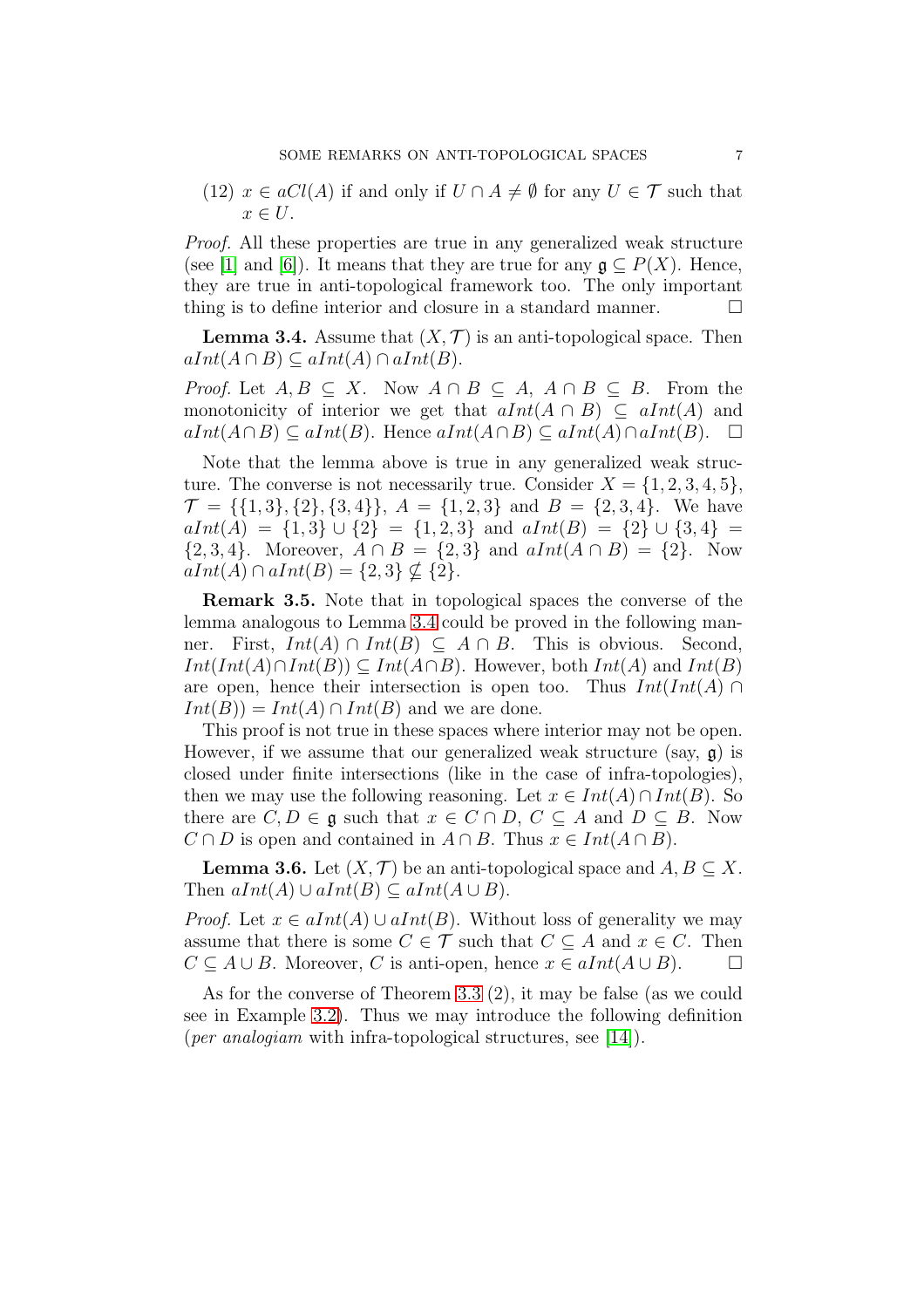**Definition 3.7.** Let  $(X, \mu)$  be an anti-topological space. Let  $A \subseteq X$ . If  $aInt(A) = A$  then we say that A is pseudo-anti-open. If  $aInt(A) \in \mathcal{T}$ then we say that  $A$  is anti-genuine.

**Lemma 3.8.** Let  $(X, \mathcal{T})$  be an anti-topological space. Let  $A \subseteq X$ . If  $aInt(A)$  may be written as a union of two or more anti-open sets then  $aInt(A) \notin \mathcal{T}$ .

Note that in Example [3.2](#page-5-1) (1) the set  $\{1, 2, 3\}$  is pseudo-anti-open and is not anti-genuine. In Example [3.2](#page-5-1) (2) the set  $\{a, b, c\}$  is anti-genuine and is not pseudo-anti-open.

Let us check some properties of pseudo-anti-open and anti-genuine sets.

**Lemma 3.9.** Let  $(X, \mathcal{T})$  be an anti-topological space. Then every anti-open set is pseudo-anti-open and anti-genuine.

**Lemma 3.10.** Assume that  $(X, \mathcal{T})$  is an anti-topological space and  ${A_i}_{i \in J \neq \emptyset}$  is a family of pseudo-anti-open sets. Then  $\bigcup_{i \in J} A_i$  is pseudoanti-open too.

*Proof.* Clearly,  $aInt(\bigcup_{i\in J} A_i) \subseteq \bigcup_{i\in J} A_i$ . Now assume that  $x \in \bigcup_{i\in J} A_i$ but  $x \notin aInt(\bigcup_{i \in J} A_i)$ . Hence there is some  $k \in J$  such that  $x \in A_k$  but for any anti-open  $G \subseteq \bigcup_{i \in J} A_i$ ,  $x \notin G$ . However,  $A_k = Int(A_k)$ . Hence, there is  $B \in \mathcal{T}$  such that  $x \in B \subseteq A$ . But then  $B \subseteq \bigcup_{i \in J} A_i$  $\Box$ 

**Lemma 3.11.** Assume that  $(X, \mathcal{T})$  is an anti-topological space and  $A, B \subseteq X$  are anti-genuine. Assume that  $aInt(A \cap B)$  is different than  $aInt(A)$  and  $aInt(B)$ . Then  $A \cap B$  is not anti-genuine.

*Proof.* If A and B are anti-genuine, then  $aInt(A) \in \mathcal{T}$  and  $aInt(B) \in$ T. Without loss of generality, suppose that  $aInt(A \cap B) \neq aInt(A)$ . We already know that  $aInt(A \cap B) \subseteq aInt(A) \cap aInt(B)$ . Now assume that  $aInt(A \cap B) \in \mathcal{T}$ . But  $aInt(A \cap B)$  may be written as  $aInt(A \cap B)$  $B) \cap aInt(A)$ . This is an intersection of two different anti-open sets, hence it cannot belong to  $\mathcal{T}$ .

The assumption expressed in the second sentence of this lemma is important. Consider  $\mathcal T$  from Example [2.2](#page-2-2) (3). Let  $A = \{a, b, c\}, B =$  $\{c, d\}$  and  $C = \{a, b\}$ . All these sets are anti-genuine. Now  $aInt(A \cap$  $B = aInt({c}) = \emptyset \notin \mathcal{T}$ . Clearly,  $aInt(A \cap B) \neq aInt(A)$  and  $aInt(A \cap B) \neq aInt(B)$ . On the contrary,  $aInt(A \cap C) = aInt(C)$  ${a,b}\in\mathcal{T}$ .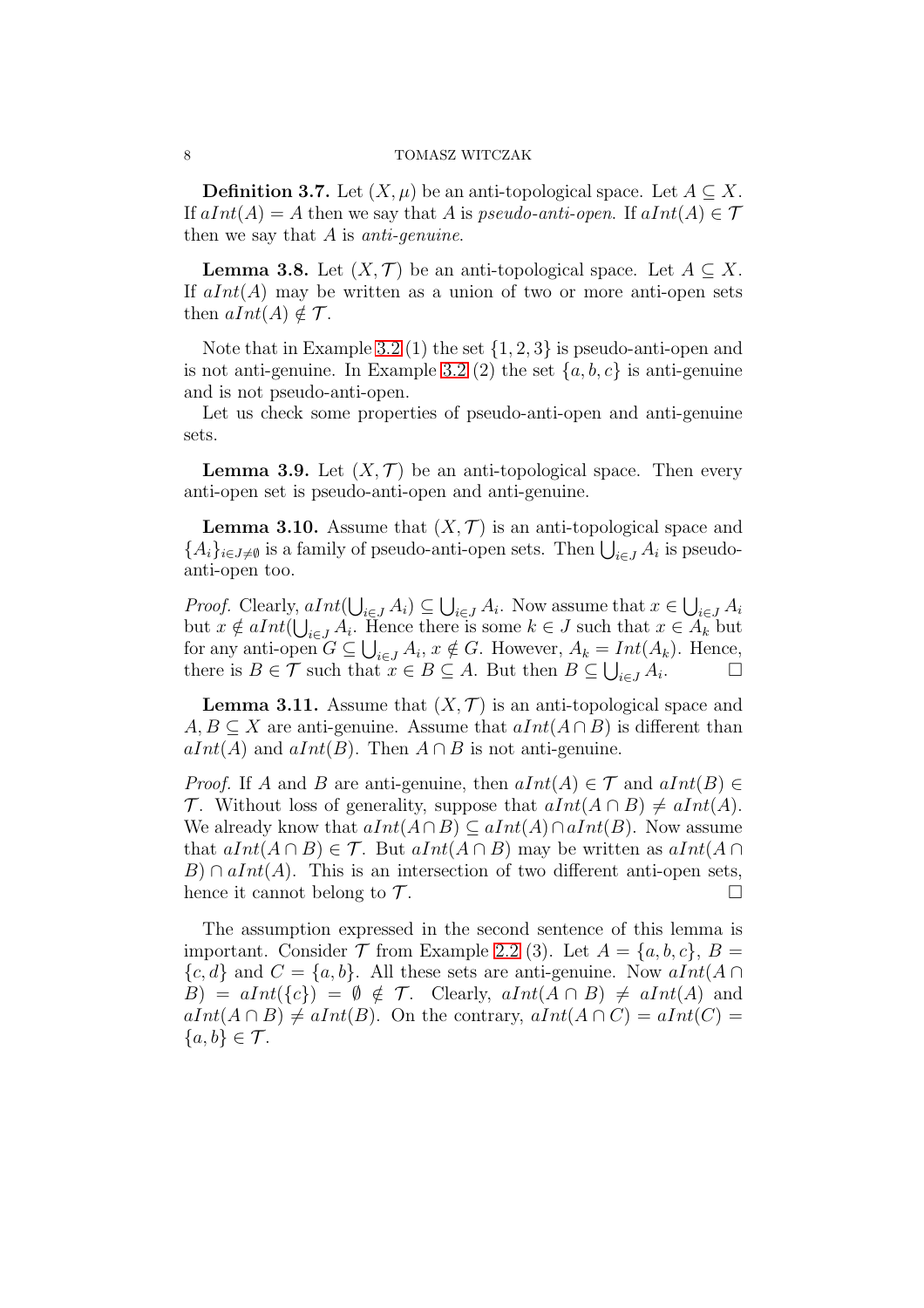It is possible that the union of two anti-genuine sets is not antigenuine. Consider the same  $\mathcal T$ . We see that  $dInt(A\cup B) = dInt(\lbrace a, b, c, d \rbrace) =$  ${a, b, c, d} \notin \mathcal{T}$ . But this is not general because  $aInt(A\cup C) = aInt({a, b, c}) =$  ${a, b} \in \mathcal{T}$ .

One can use anti-interior and anti-closure to define other classes of sets. In general, this is beyond the scope of this initial research but we may show some clues.

**Definition 3.12.** Let  $(X, \mathcal{T})$  be an anti-topological space and A ⊂ X. We say that A is semi-open if and only if  $A \subseteq aCl(aInt(A)).$ 

Remark 3.13. The idea of semi-open sets is taken from other families (like topologies or generalized topologies). Modak used it in the context of weak structures (see [\[8\]](#page-13-4)). However, we wrote that if  $A$  is semiopen in such structure, then  $Int(A) \neq \emptyset$ . However, we may consider the following weak structure:  $X = \{a, b, c\}$  and  $\omega = \{\emptyset, \{a\}\}\$ . Now consider  $A = \{b, c\}$ . Of course  $Int(A) = \emptyset$ . Then  $Cl(\emptyset) = \{a, b, c\} \cap \{b, c\}$  $\{b, c\} = A$ . Hence  $Int(A) = \emptyset$  and  $A \subseteq Cl(int(A))$ . The closure of empty set need not to be empty in weak structure.

We may adjust this example to anti-topologies. Take the same X and  $\mathcal{T} = \{\{a\}\}\$ . Take the same A. Now  $aInt(A) = \emptyset$  and  $aCl(\emptyset) =$  ${b, c} = A.$ 

## 4. Door anti-topologies

Door spaces (when defined in topological or supra-topological environment) are defined by the assumption that each subset is open or closed. This definition is not reasonable in anti-topological context because  $\emptyset$  and X are never open nor closed. However, we can make it more useful.

**Definition 4.1.** Let  $(X, \mathcal{T})$  be an anti-topological space. We say that  $(X, \mathcal{T})$  is *door anti-topological space* if and only if each subset (different than  $\emptyset$  and X) is anti-open or anti-closed.

Example 4.2. Here there are some examples of door spaces:

- (1)  $X = \{a\}, \mathcal{T} = \{\{a\}\}.$
- (2)  $X = \{a, b\}, \mathcal{T} = \{\{a\}, \{b\}\}.$
- (3)  $X = \{a, b, c\}, \mathcal{T} = \{\{a\}, \{b\}, \{c\}\}.$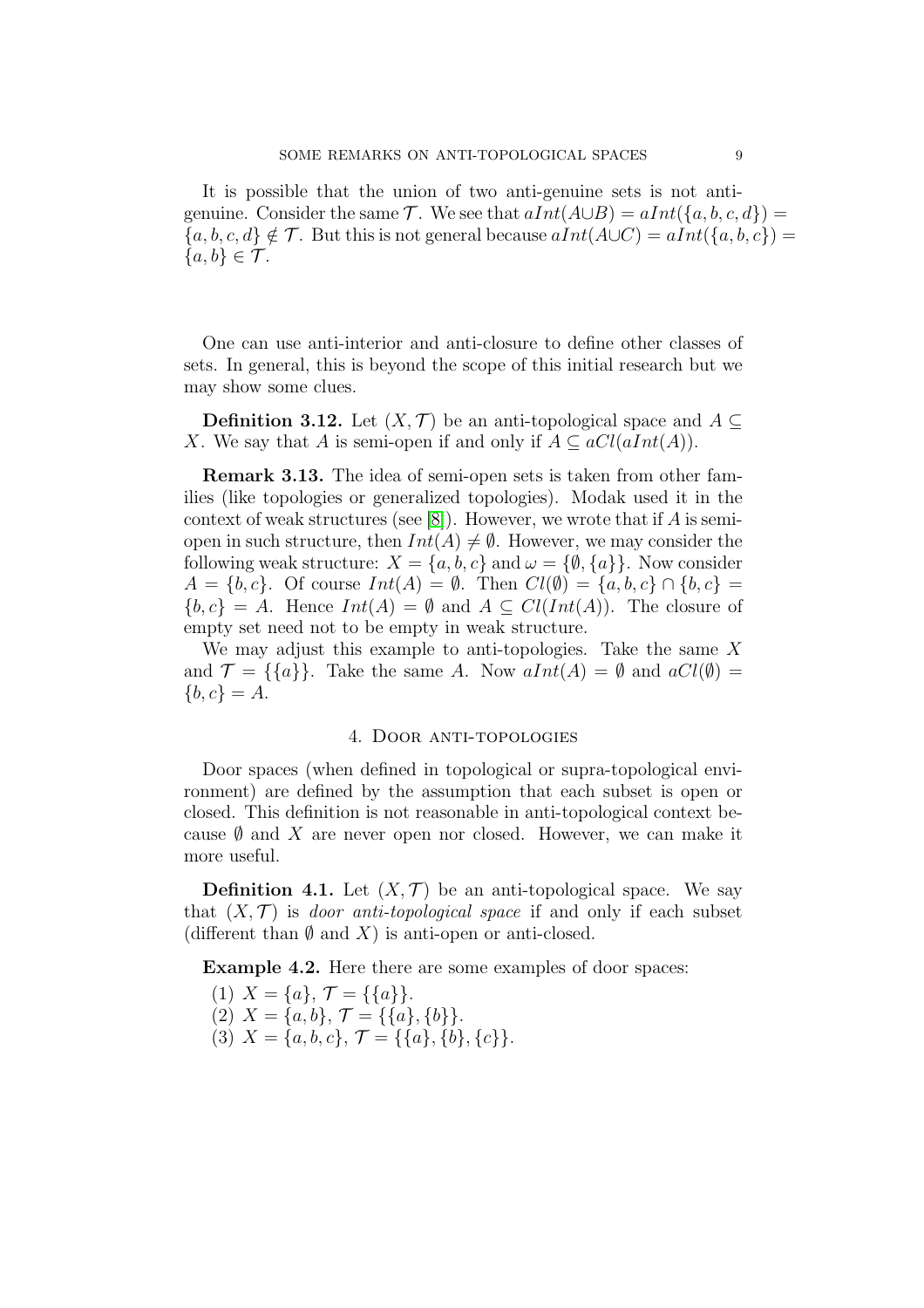$$
(4) X = \{a, b, c\}, \mathcal{T} = \{\{a, b\}, \{a, c\}, \{b, c\}\}.
$$

We may prove the following theorem:

**Theorem 4.3.** Assume that  $(X, \mathcal{T})$  is an anti-topological space such that  $|X| > 3$ . Then  $(X, \mathcal{T})$  cannot be door space.

*Proof.* Take arbitrary  $x, y, z \in X$  and consider  $\{x\}$ . Assume that  $\{x\}$ is anti-open. Now  $\{x, y\}$  cannot be open (as a non-trivial superset of anti-open set). Moreover, it must be anti-closed. The same can be said about  $\{x, y, z\}$  (note that this set is different than the whole universe because we assumed that  $|X| > 3$ . Now  $\{x, y, z\} \cap \{x, y\} = \{x, y\}.$ On the one hand, it is anti-closed. On the other, it cannot be anticlosed because any non-trivial intersection of two anti-closed sets is not anti-closed. Contradiction.

Now assume that  $\{x\}$  is anti-closed. Then  $\{x, y\}$  cannot be anticlosed. Hence, it must be open. The same can be said about  $\{x, y, z\}$ . But then  $\{x, y\} \cap \{x, y, z\} = \{x, y\}$  cannot be open. Again, contradiction.  $\Box$ 

# 5. CONTINUITY

In this section we show some initial results on anti-continuity.

**Definition 5.1.** Let  $(X, \mathcal{T})$  and  $(Y, \mathcal{S})$  be two anti-topological spaces. We say that a function  $f: X \to Y$  is anti-continuous if and only if for any  $A \in \mathcal{S}, f^{-1}(A) \in \mathcal{T}$ .

Example 5.2. Below there are some examples of anti-continuity.

- (1) Let  $X = \{1, 2, 3, 4\}, \mathcal{T} = \{\{1, 2\}, \{3, 4\}, \{5\}\}, Y = \{a, b, c, d, e\},\$  $\mathcal{S} = \{\{a, b\}, \{c, d\}, \{e\}\}\$ . Let f be defined in the following manner:  $f(1) = a$ ,  $f(2) = b$ ,  $f(3) = c$ ,  $f(4) = d$  and  $f(5) = e$ . Now  $f^{-1}(\{a,b\}) = \{1,2\} \in \mathcal{T}$ ,  $f^{-1}(\{c,d\}) = \{3,4\} \in \mathcal{T}$  and  $f^{-1}(\{e\}) = \{5\} \in \mathcal{T}.$
- (2) Let  $X = \{1, 2, 3, 4\}, \mathcal{T} = \{\{1, 2\}, \{3\}\}, Y = \{a, b, c, d, e\}, \mathcal{S} =$  $\{\{a, b, c, d\}, \{e\}\}\$ . Let  $f(1) = a, f(2) = b$  and  $f(3) = e$ . Now  $f^{-1}(\{a, b, c, d\}) = \{a, b\} \in \mathcal{T}$  and  $f^{-1}(\{e\}) = \{3\} \in \mathcal{T}$ .
- (3) Let  $X = \mathbb{N}, \mathcal{T} = \{\{0, 1\}, \{1, 2\}, \{2, 3\}, ...\}.$  Let  $Y = \mathbb{R}^+ \cup \{0\}$ and  $S$  be a collection of all closed intervals of length 1 such that their endpoints are natural numbers. For example,  $[0, 1]$ ,  $[1, 2]$ , [2, 3] belong to S. Let  $f: X \to Y$  be defined as  $f(n) = n$ . Now  $f^{-1}([0,1]) = \{0,1\} \in \mathcal{T}, f^{-1}([3,4]) = \{3,4\} \in \mathcal{T}$  etc.

Another type of continuity is this one.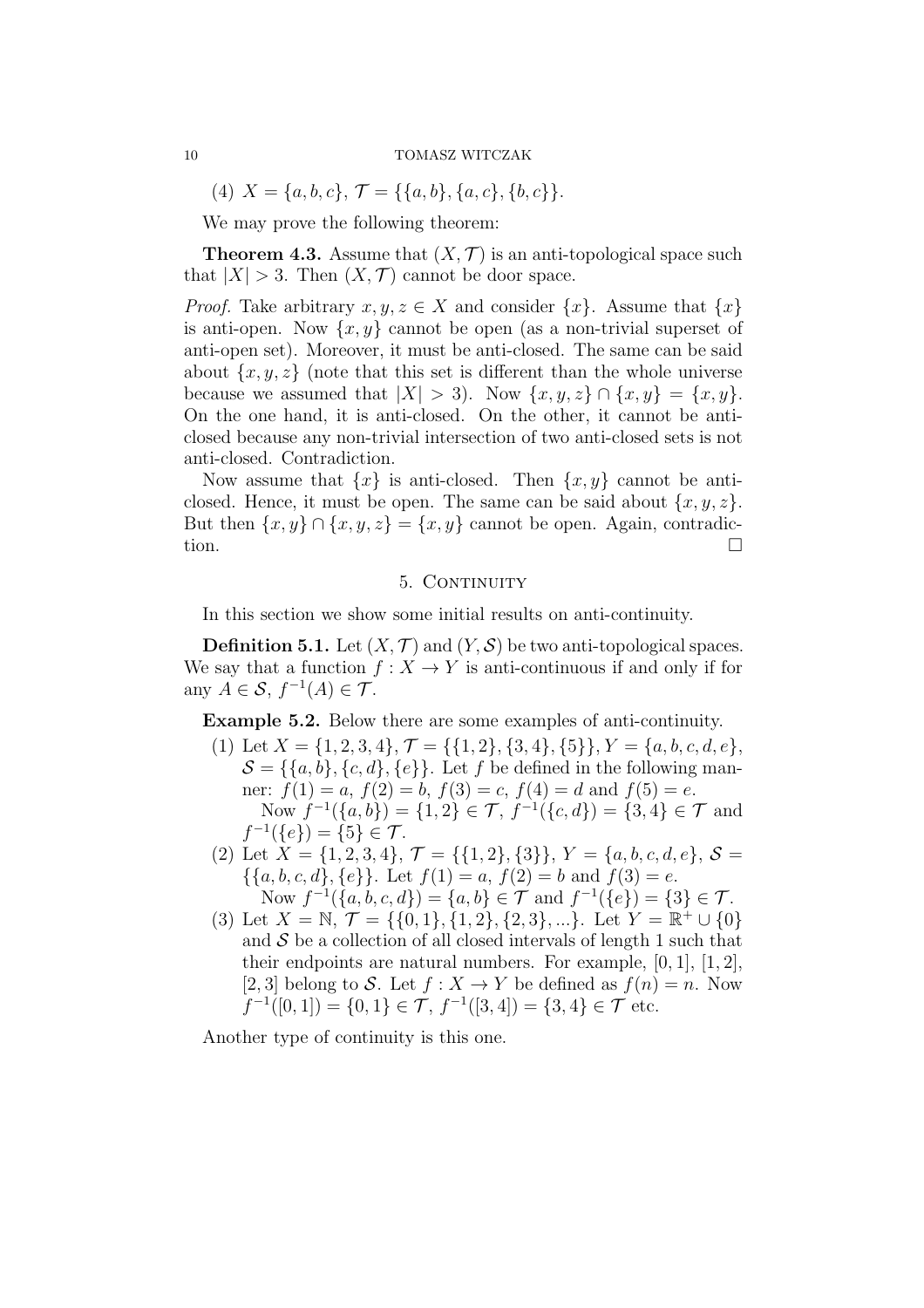**Definition 5.3.** Let  $(X, \mathcal{T})$  and  $(Y, \mathcal{S})$  be two anti-topological spaces. We say that a function  $f: X \to Y$  is point-anti-continuous if and only if for any  $x \in X$  and for any  $V \in \mathcal{S}$  such that  $f(x) \in V$ , there is  $U \in \mathcal{T}$ such that  $x \in U$  and  $f(U) \subseteq V$ .

**Theorem 5.4.** Let  $(X, \mathcal{T})$  and  $(Y, \mathcal{S})$  be two anti-topological spaces. Assume that  $f: X \to Y$  is anti-continuous. Then it is point-anticontinuous too.

*Proof.* Assume that  $x \in X$ ,  $V \in S$  and  $f(x) \in V$ . Now  $f^{-1}(V) \in T$ and  $x \in f^{-1}(V)$ . Moreover,  $f(f^{-1}(V)) \subseteq V$ .

The converse need not to be true. Let  $X = N$  and  $\mathcal{T} = \{ \{0\}, \{1\}, \{2\}, \{3\}, \ldots \}.$ Let  $Y = \mathbb{R}^+ \cup \{0\}$  and S be a collection of all closed intervals of length 1 such that their endpoints are natural numbers. Let  $f: X \to Y$  be defined as  $f(n) = n$ . Assume now that  $k \in \mathbb{N}$ ,  $V \in \mathcal{S}$  and  $f(k) \in V$ . Then  $f(k)$  must be left or right endpoint of an interval V. Then there is  $U \in \mathcal{T}$ , namely  $U = \{k\}$  such that  $f(U) = \{k\} \subseteq V$ . Clearly,  $k \in U$ . However, if  $V = [a, b]$  for some natural  $a, b$ , then  $f^{-1} = \{a, b\} \notin \mathcal{T}$ .

# 6. Density and nowhere density

Let us interpret the notions of density and nowhere density in antitopological environment.

6.1. Anti-density. The first definition is standard. It relies on the idea of  $X$  as the closure of our set.

**Definition 6.1.** Let  $(X, \mathcal{T})$  be an anti-topological space and  $A \subseteq X$ . We say that A is *anti-dense* if and only if  $aCl(A) = X$ .

**Lemma 6.2.** Let  $(X, \mathcal{T})$  be an anti-topological space and  $A \subseteq X$ . A is dense if and only if  $\mathfrak{Z} = \{B \in \mathcal{T}_{Cl}; A \subseteq B\} = \emptyset$ .

*Proof.* If Z is empty, then  $aCl(A) = \bigcap \mathfrak{Z} = \bigcap \emptyset = X$ . Now assume that  $aCl(A) = X$  and  $\mathfrak{Z} \neq \emptyset$ . Thus  $\bigcap \mathfrak{Z} = X$ . This is possible only if for any  $B \in \mathfrak{Z}, B = X$ . But  $X \notin \mathcal{T}_{Cl}$  (because  $\emptyset \notin \mathcal{T}$ ).

The next theorem gives us alternative interpretation of density.

**Theorem 6.3.** Let  $(X, \mathcal{T})$  be an anti-topological space and  $A \subseteq X$ . Then A is dense if and only if  $A \cap B \neq \emptyset$  for any  $B \in \mathcal{T}$ .

*Proof.* Let  $aCl(A) = X$  and  $B \in \mathcal{T}$ . Assume that  $A \cap B = \emptyset$ . Let  $x \in B$  (clearly, B is non-empty because it is anti-open). Then  $x \in X =$  $aCl(A)$ . Thus  $A \cap B \neq \emptyset$  (see Lemma [3.3](#page-5-0) (12)).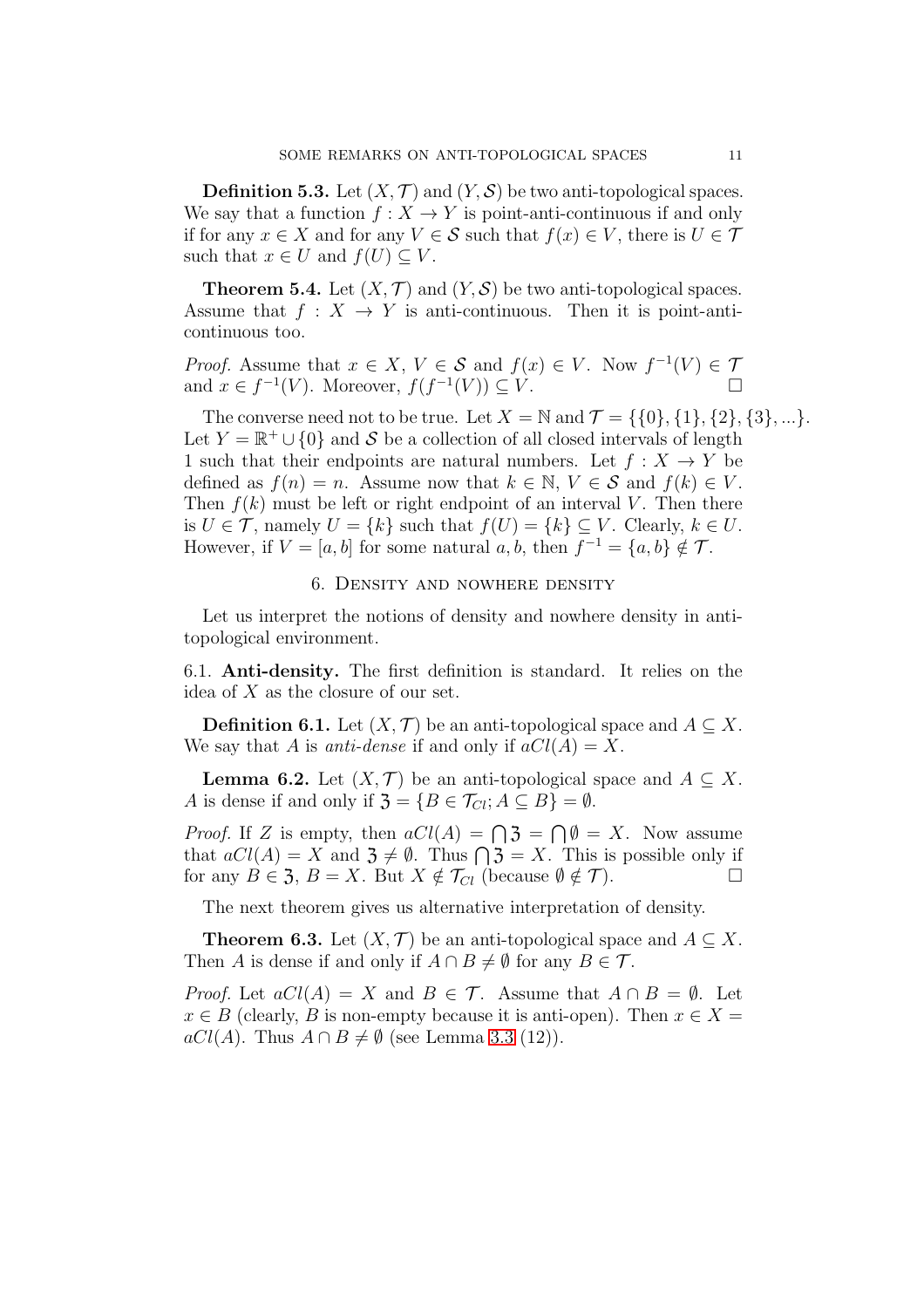Assume now that  $A \cap B \neq \emptyset$  for any  $B \in \mathcal{T}$ . Suppose that A is not anti-dense. This means that  $aCl(A) \neq X$ . Hence, there is some  $D \in \mathcal{T}_{Cl}$  such that  $A \subseteq D$ . Of course  $D \neq X$ . Consider  $-D = X \setminus D$ . Clearly,  $-D \in \mathcal{T}$  and  $A \cap (-D) = \emptyset$ . Contradiction.

 $\Box$ 

 $\Box$ 

Remark 6.4. Assume for a moment that we are working with space in which  $X$  is open (for example, with topological space). Then we could use the following reasoning to prove right-to-left direction in the preceding theorem. Assume that  $A \cap B \neq \emptyset$  for any  $B \in \mathcal{T}$ . Let  $x \in X$ . Let U be any open set such that  $x \in U$ . Now  $A \cap U \neq \emptyset$ . Hence,  $x \in aCl(A).$ 

Note that we used the fact that our x must be in some open set. However, this may not be true e.g. in Császár's generalized topologies, weak structures or anti-topologies. Surprisingly, it seems that Modak used this reasoning in [\[8\]](#page-13-4) (Theorem 3.1.) with respect to weak structures.

**Lemma 6.5.** Let  $(X, \mathcal{T})$  be an anti-topological space and  $A \subseteq X$ . Then A is anti-dense if and only if  $aInt(-A) = \emptyset$ .

*Proof.* Let  $aInt(-A) = \emptyset$ . We know that  $aInt(-A) = -aCl(A)$ . Hence,  $-aCl(A) = \emptyset$  and thus  $aCl(A) = X$ . Now let  $aCl(A) = X$ . Then  $-aCl(A) = \emptyset$ . However,  $-aCl(A) = aInt(-A)$ .

Note that we used some properties from Lemma [3.3.](#page-5-0)

**Lemma 6.6.** Let  $(X, \mathcal{T})$  be an anti-topological space. Assume that  $A, B \subseteq X$  are two anti-dense sets. Then their union is anti-dense too. *Proof.* We know that  $X = aCl(A) = aCl(B)$ . Of course  $A \subseteq (A \cup B)$ . Hence  $X = aCl(A) \subseteq aCl(A \cup B)$ . But then  $aCl(A \cup B)$  must be

 $X.$ 

As for the intersection of two anti-dense setse, it can be anti-dense or not. For example, if  $X = \{1, 2, 3, 4\}$  with  $\mathcal{T} = \{\{1, 2\}, \{2, 3\}, \{3, 4\}\}\$ then we can consider two anti-dense sets  $\{1, 2, 3\}$  and  $\{2, 3, 4\}$ . Their intersection  $\{2,3\}$  is anti-dense too. On the other hand, consider  $X =$  ${a, b, c, d, e}$  and  $\mathcal{T} = {\{a, b\}, \{c, d\}, \{e\}}$ . Take  ${a, c, e}$  and  ${b, d, e}$ . They are both anti-dense but their intersection is  $\{e\}$  and this set is not anti-dense (for example, it does not have non-empty intersection with  $\{c, d\}$ ).

6.2. Anti-nowhere density. Now we may discuss the idea of antinowhere density.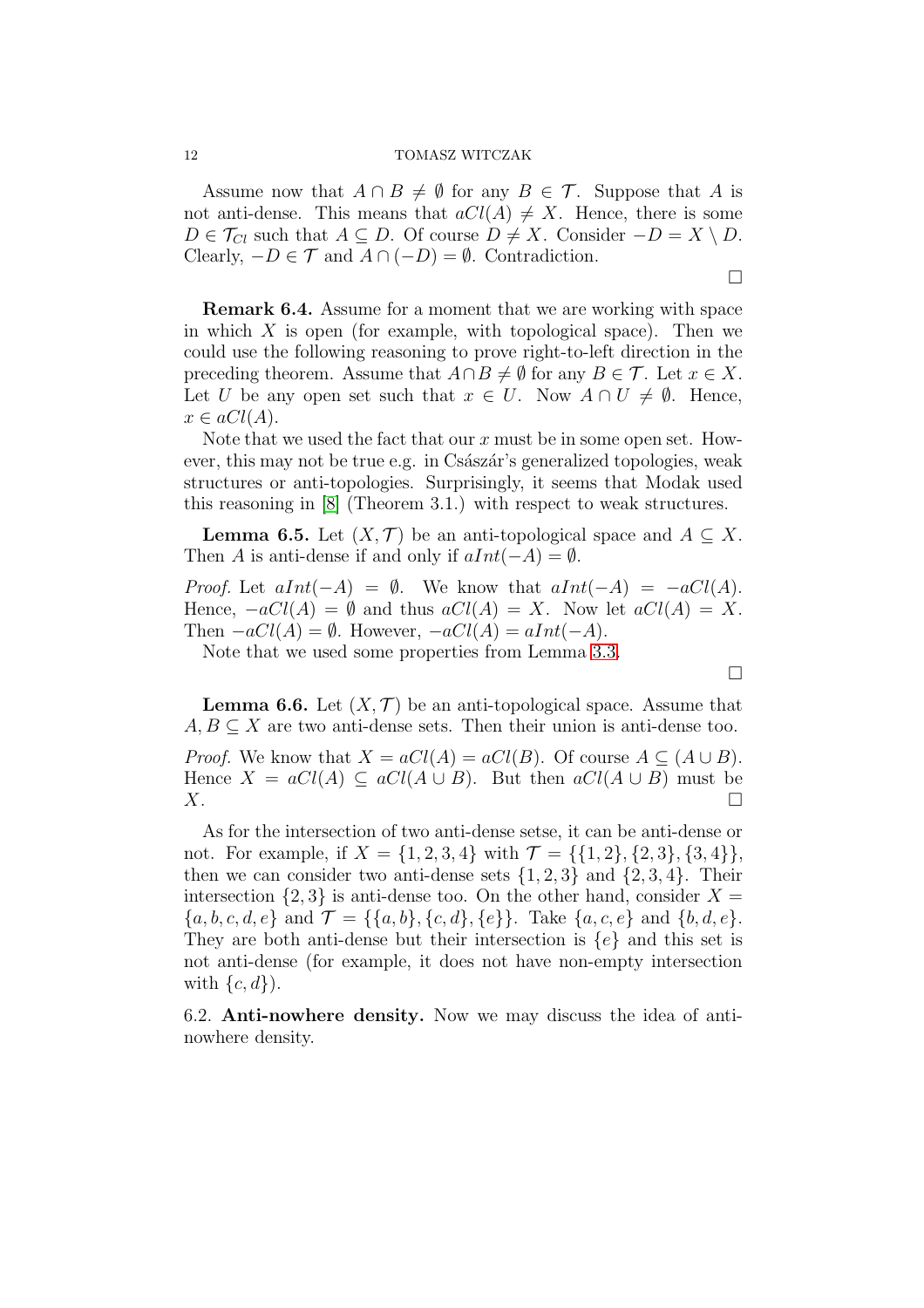**Definition 6.7.** Let  $(X, \mathcal{T})$  be an anti-topological space and  $A \subseteq X$ . We say that A is anti-nowhere-dense if and only if  $aInt(aCl(A)) = \emptyset$ .

**Example 6.8.** Let  $(X, \mathcal{T})$  be like in Example [2.2](#page-2-2) (1). Consider  $A = \{1, 4\}$ . Now  $aCl(A) = \{1, 4\}$  and  $aInt(\{1, 4\}) = \bigcup \emptyset = \emptyset$ . This set is anti-nowhere dense. However, it does not mean that for any  $B \in \mathcal{T}$  we shall find such anti-open C contained in B that  $A \cap C = \emptyset$ . For example, if  $B = \{1, 2\}$ , then  $A \cap \{1\} \neq \emptyset$  and  $\{2\} \notin \mathcal{T}$ .

The last example shows us that it would not be sensible to define anti-nowhere density in terms of empty intersection with at least one anti-open subset of each anti-open set. As we menioned before, antiopen sets do not have proper anti-open subsets.

Of course, in some anti-topologies there are sets which have empty intersection with any anti-open set. Consider  $X = \{a, b, c, d, e, f\}$  with  $\mathcal{T} = \{\{a, b\}, \{c, d\}, \{e\}\}\$ . Think about  $\{f\}$ . Its intersection with any anti-open set is empty.

Another example:  $X = \mathbb{N}^+, \mathcal{T} = \{\{1,3\}, \{5,7\}, \{9,11\}, \{13,15\}, ...\}.$ Consider  $A = \{2, 4, 6, 8, 10, ...\}$ . Its intersection with any anti-open set is empty. Now consider the same universe and  $S = \{ \{1, 2\}, \{2, 3\}, \{3, 4\}, \{4, 5\}, \ldots \}.$ Now it is not possible to find non-empty set with non-empty intersection with every set from  $S$ .

# **REFERENCES**

<span id="page-12-3"></span>[1] J. Avila, F. Molina, *Generalized weak structures*, Int. Math. Forum, 7 (2012), no. 52, 2589-2595,

https://www.semanticscholar.org/paper/Generalized-Weak-Structures-\unhbox\voidb@x\bgroup [2] C. Carpintero, E. Rosas, M. Salas-Brown, J. Sanabria, *Mini-*

- *mal open sets on generalized topological space*, Proyecciones Journal of Mathematics, Vol. 36, No. 4, pp. 739-751, Dec. 2017. <https://scielo.conicyt.cl/pdf/proy/v36n4/0716-0917-proy-36-04-00739.pdf>
- [3] S. Chakrabarti, H. Dasgupta, *Touching sets and its applications*, International Journal of Mathematical Analysis, Vol. 8, 2014, no. 52, 2577 - 2589. <http://www.m-hikari.com/ijma/ijma-2014/ijma-49-52-2014/chakrabartiIJMA49-52-2014.pdf>
- <span id="page-12-1"></span>[4] Á. Császár, *Generalized topology, generalized continuity*, Acta Math. Hungar., 96(4) (2002), 351 - 357.
- <span id="page-12-0"></span>[5] S. Dhanalakshmi, R. Malini Devi, *On generalized regular infra-closed sets*, International Journal of Mathematical Archive, 7 (8), 2016, pp. 33 - 36. *http://www.ijma.info/index.php/ijma/article/view/4385*
- <span id="page-12-4"></span>[6] R. Jamunarani, P. Jeyanthi, T. Noiri, *On generalized weak structures*, Journal of Algorithms and Computation 47 (2016), pp. 21 - 26.
- <span id="page-12-2"></span>[7] A. S. Masshour, A. A. Allam, F. S. Mahmoud, F. H. Khedr, *On supratopological spaces*, Indian J. Pure Appl. Math, 14(4): 502 - 510, April 1983.